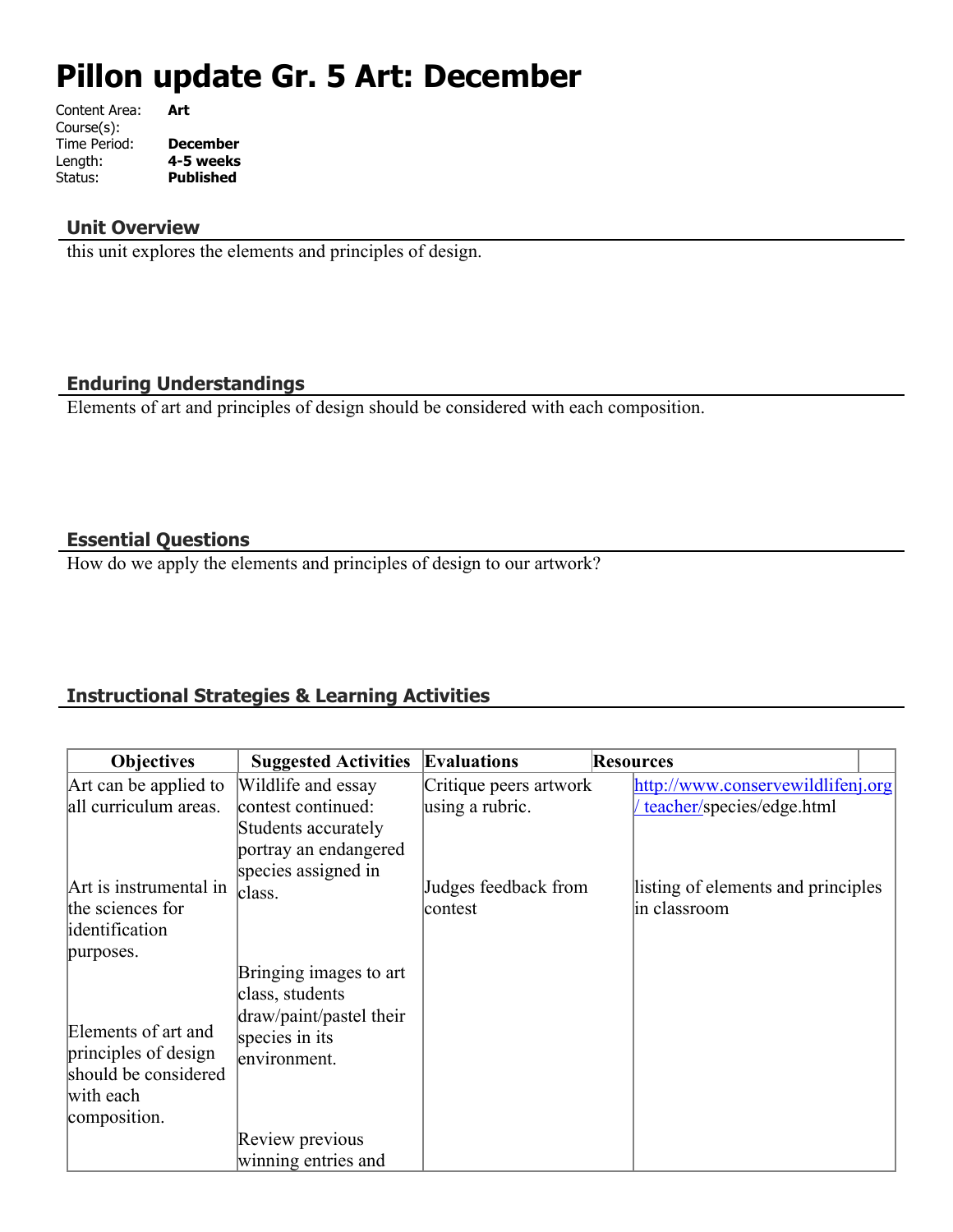## **Integration of Career Readiness, Life Literacies and Key Skills**

Students will explore conservation and the careers associated with it.

| TECH.9.4.5.DC.4      | Model safe, legal, and ethical behavior when using online or offline technology (e.g.,<br>$8.1.5.NI.2$ ).                                                                                         |
|----------------------|---------------------------------------------------------------------------------------------------------------------------------------------------------------------------------------------------|
| TECH.9.4.5.CT.4      | Apply critical thinking and problem-solving strategies to different types of problems such<br>as personal, academic, community and global (e.g., 6.1.5. Civics CM.3).                             |
| <b>TECH.9.4.5.CT</b> | Critical Thinking and Problem-solving                                                                                                                                                             |
| <b>WRK.9.2.5.CAP</b> | Career Awareness and Planning                                                                                                                                                                     |
| WRK.9.2.5.CAP.1      | Evaluate personal likes and dislikes and identify careers that might be suited to personal<br>likes.                                                                                              |
| WRK.9.2.5.CAP.2      | Identify how you might like to earn an income.                                                                                                                                                    |
| WRK.9.2.5.CAP.3      | Identify qualifications needed to pursue traditional and non-traditional careers and<br>occupations.                                                                                              |
| WRK.9.2.5.CAP.4      | Explain the reasons why some jobs and careers require specific training, skills, and<br>certification (e.g., life guards, child care, medicine, education) and examples of these<br>requirements. |
| <b>TECH.9.4.5.CI</b> | Creativity and Innovation                                                                                                                                                                         |

## **Technology and Design Integration**

Students will research endangers species for the contest.

## **Interdisciplinary Connections**

| LA.SL.5.1 | Engage effectively in a range of collaborative discussions (one-on-one, in groups, and<br>teacher-led) with diverse partners on grade 5 topics and texts, building on others' ideas<br>and expressing their own clearly. |
|-----------|--------------------------------------------------------------------------------------------------------------------------------------------------------------------------------------------------------------------------|
| LA.L.5.1  | Demonstrate command of the conventions of standard English grammar and usage when<br>writing or speaking.                                                                                                                |

#### **Differentiation**

- Understand that gifted students, just like all students, come to school to learn and be challenged.
- Pre-assess your students. Find out their areas of strength as well as those areas you may need to address before students move on.
- Consider grouping gifted students together for at least part of the school day.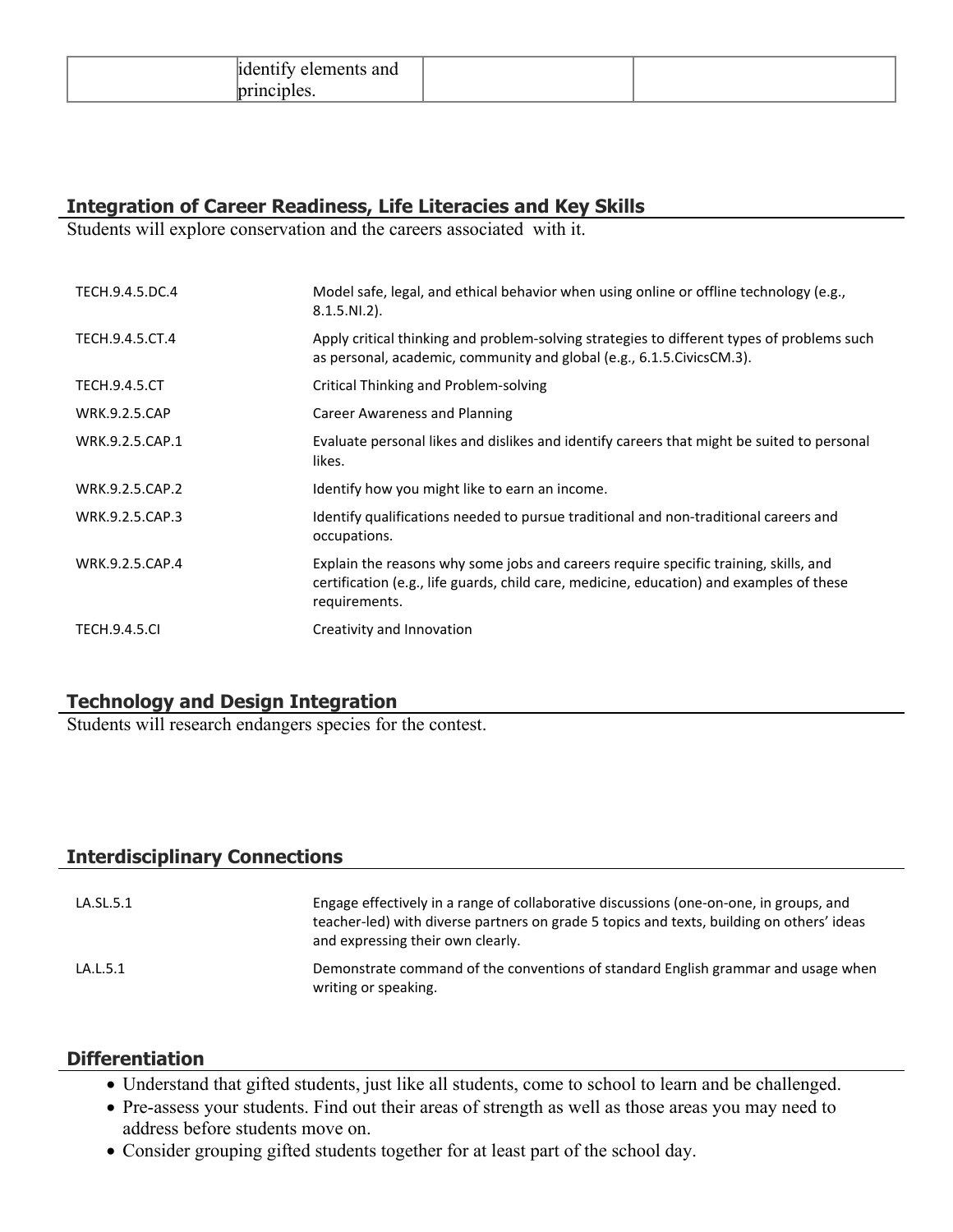- Plan for differentiation. Consider pre-assessments, extension activities, and compacting the curriculum.
- Use phrases like "You've shown you don't need more practice" or "You need more practice" instead of words like "qualify" or "eligible" when referring to extension work.
- Encourage high-ability students to take on challenges. Because they're often used to getting good grades, gifted students may be risk averse.

#### **Definitions of Differentiation Components**:

- o Content the specific information that is to be taught in the lesson/unit/course of instruction.
- o Process how the student will acquire the content information.
- o Product how the student will demonstrate understanding of the content.
- o Learning Environment the environment where learning is taking place including physical location and/or student grouping

#### **Differentiation occurring in this unit:**

Students will be encouraged to improve and challenge thier art skills as they proceed.

Simpler instructions and tasks will be assigned for struggling students

For Gifted:

Encourage students to explore concepts in depth and encourage independent studies or investigations. Use thematic instruction to connect learning across the curriculum. Encourage creative expression and thinking by allowing students to choose how to approach a problem or assignment. Expand students' time for free reading. Invite students to explore different points of view on a topic of study and compare the two. Provide learning centers where students are in charge of their learning. Brainstorm with gifted children on what types of projects they would like to explore to extend what they're learning in the classroom. Determine where students' interests lie and capitalize on their inquisitiveness. Refrain from having them complete more work in the same manner. Employ differentiated curriculum to keep interest high. Avoid drill and practice activities. Ask students' higher level questions that require students to look into causes, experiences, and facts to draw a conclusion or make connections to other areas of learning. If possible, compact curriculum to allow gifted students to move more quickly through the material. Encourage students to make transformations- use a common task or item in a different way. From http://www.bsu.edu/web/lshasky/Forms/Interventions/Gifted.pdf

#### **Modifications & Accommodations**

ndividual IEP's and 504 accommodations will be utilized.

Refer to QSAC EXCEL SMALL SPED ACCOMMOCATIONS spreadsheet in this discipline.

**Modifications and Accommodations used in this unit:**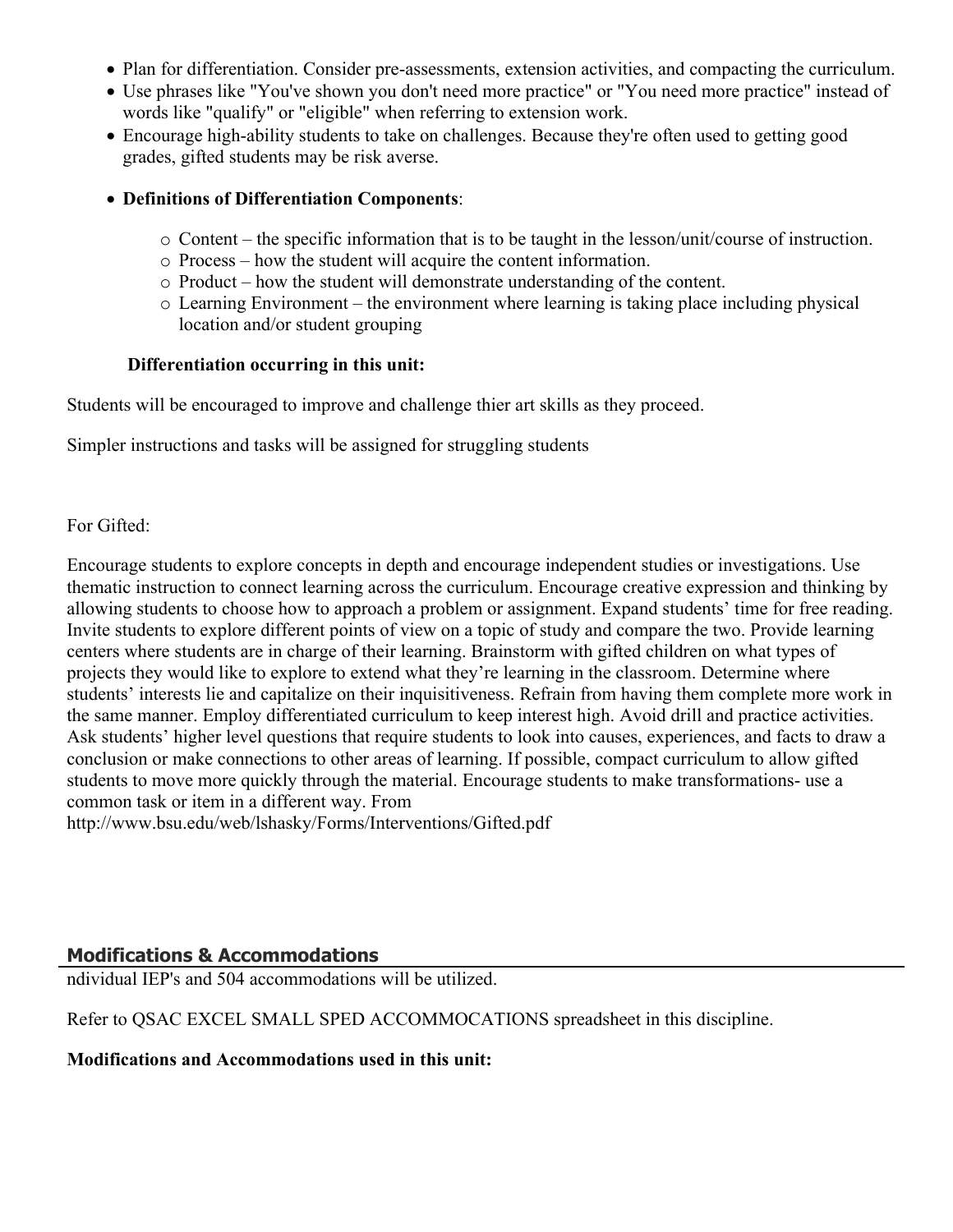## **Benchmark Assessments**

**Benchmark Assessments** are given periodically (e.g., at the end of every quarter or as frequently as once per month) throughout a school year to establish baseline achievement data and measure progress toward a standard or set of academic standards and goals.

#### **Schoolwide Benchmark assessments:**

Aimsweb benchmarks 3X a year

Linkit Benchmarks 3X a year

DRA

#### **Additional Benchmarks used in this unit:**

Teacher observation for growth and completion of task.

## **Formative Assessments**

Assessment allows both instructor and student to monitor progress towards achieving learning objectives, and can be approached in a variety of ways. **Formative assessment** refers to tools that identify misconceptions, struggles, and learning gaps along the way and assess how to close those gaps. It includes effective tools for helping to shape learning, and can even bolster students' abilities to take ownership of their learning when they understand that the goal is to improve learning, not apply final marks (Trumbull and Lash, 2013). It can include students assessing themselves, peers, or even the instructor, through writing, quizzes, conversation, and more. In short, formative assessment occurs throughout a class or course, and seeks to improve student achievement of learning objectives through approaches that can support specific student needs (Theal and Franklin, 2010, p. 151).

#### **Formative Assessments used in this unit:**

Teacher observation during process.

**Discussion** 

#### **Summative Assessments**

**summative assessments** evaluate student learning, knowledge, proficiency, or success at the conclusion of an instructional period, like a unit, course, or program. Summative assessments are almost always formally graded and often heavily weighted (though they do not need to be). Summative assessment can be used to great effect in conjunction and alignment with formative assessment, and instructors can consider a variety of ways to combine these approaches.